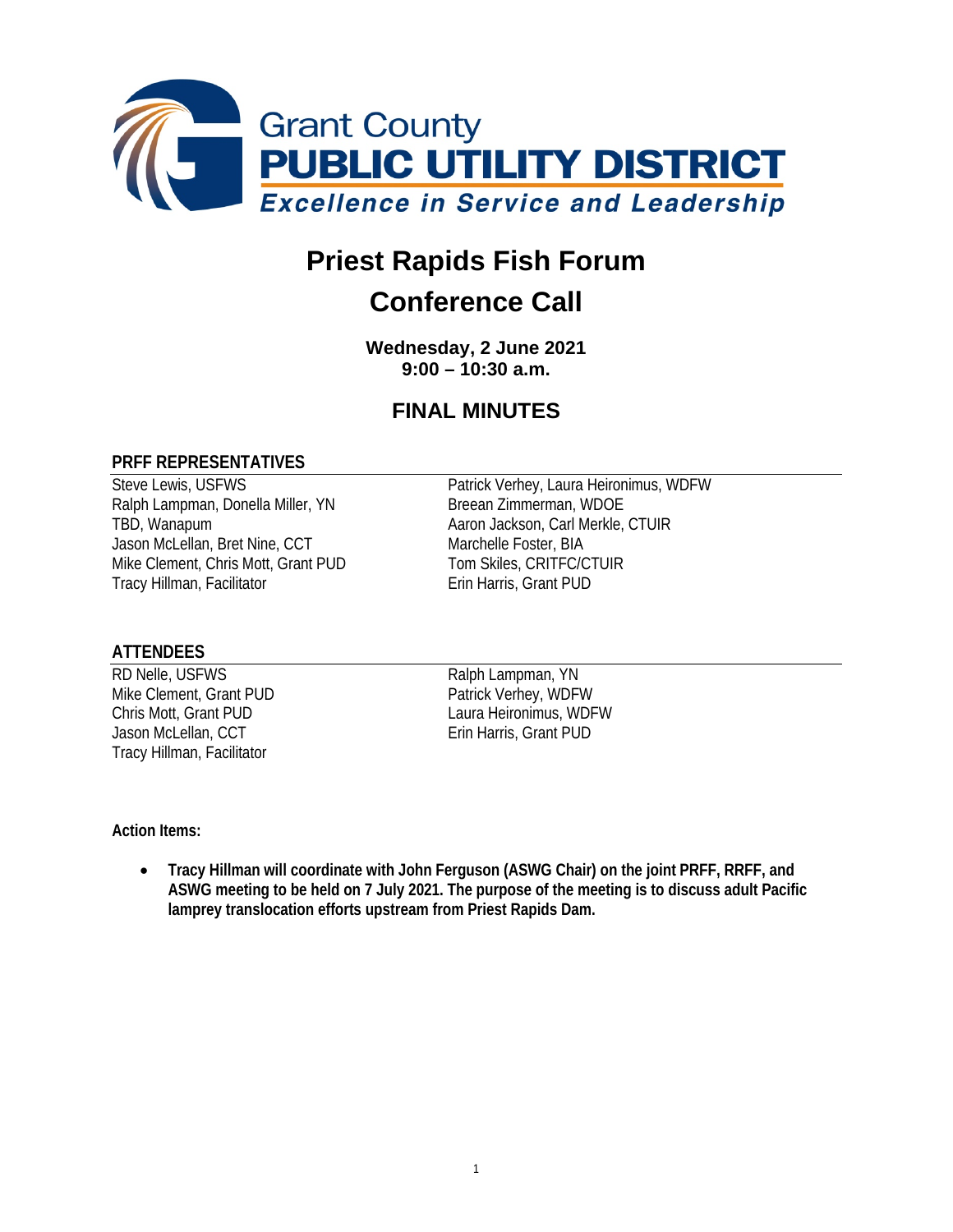- **I. Welcome and Introductions** Tracy Hillman welcomed everyone to the call and participants introduced themselves. Tracy noted that the meetings are now recorded for meeting minutes. Once the notes are finalized, the recording will be destroyed.
- **II. Agenda Review** Members reviewed and approved the June agenda.
- **III. Approve May Meeting Notes** The 5 May 2021 meeting minutes were reviewed and approved.
	- A. **Review Action Items from May Meeting** 
		- 1. Grant PUD will check with Chelan PUD on percentages of non-8N sturgeon Chelan PUD identified within each family group at Columbia Basin Hatchery. **Complete. Mike Clement met with Brian Lyons, WDFW, and found that the percentages of fish with non-8N detected at the Yakama Nation Sturgeon Hatchery was similar to percentages found within the Chelan PUD program.**
		- 2. Ralph Lampman will contact the Warm Springs Tribe to see if they intend to tag adult lamprey with HDX PIT tags this year in the Lower Columbia River. **Complete. Based on a referral from Ralph Lampman, Mike Clement contacted staff at the Warm Springs Tribe and they will not tag fish this year with HDX PIT tags. This is because of changes in staff and the COVID-19 pandemic. Mike confirmed that Grant PUD will not activate their HCX detectors within their projects.**
- **IV. PRFF Administration** 
	- A. **USFWS Representation on the PRFF** Tracy Hillman reported that Steve Lewis has a new position and will not serve as the USFWS technical representative on the PRFF. Rather, he will serve as the USFWS policy representative on the PRFF Policy Committee. His replacement on the PRFF has not been announced.

#### **V. White Sturgeon**

A. **2021 White Sturgeon Broodstock Collection and Spawning** – Mike Clement reported that they successfully captured 54 sturgeon (≥150 cm) over the two-week collection period. One of these was a female that had been used for broodstock in the past. A total of six females and six males were transported to the Yakama Nation Sturgeon Hatchery. One female had a large oocyte PI value and may not be used in spawning. Thus, they achieved at least a 5 x 6 matrix. Mike added that ODFW gave Grant PUD left-over acoustic tags to implant in sturgeon. He said they tagged five males and four F3 females.

Mike asked the PRFF for their thoughts on reusing female sturgeon that have been included in broodstock in the past. He said the Yakama Nation does not want to include those fish in current broodstock for genetic reasons. However, if collection fails to capture adequate numbers of previously unused broodstock, should we include adults that have been spawned previously in current broodstock? Jason McLellan said they do not reuse broodstock in the Upper Columbia program (based on evaluation of effective population size) and recommended against reusing broodstock in the Grant PUD program. Others agreed.

Laura Heironimus shared a document showing the estimated abundance of sturgeon within John Day Reservoir (Sturgeon Management Task Force 2019 report). Sampling in 2019 suggests there were roughly 33,000 sturgeon over 54 inches in the reservoir, indicating there may be adequate numbers of adult sturgeon available for broodstock. Laura noted the possibility of recapturing broodstock sturgeon may increase if the same reservoirs are fished